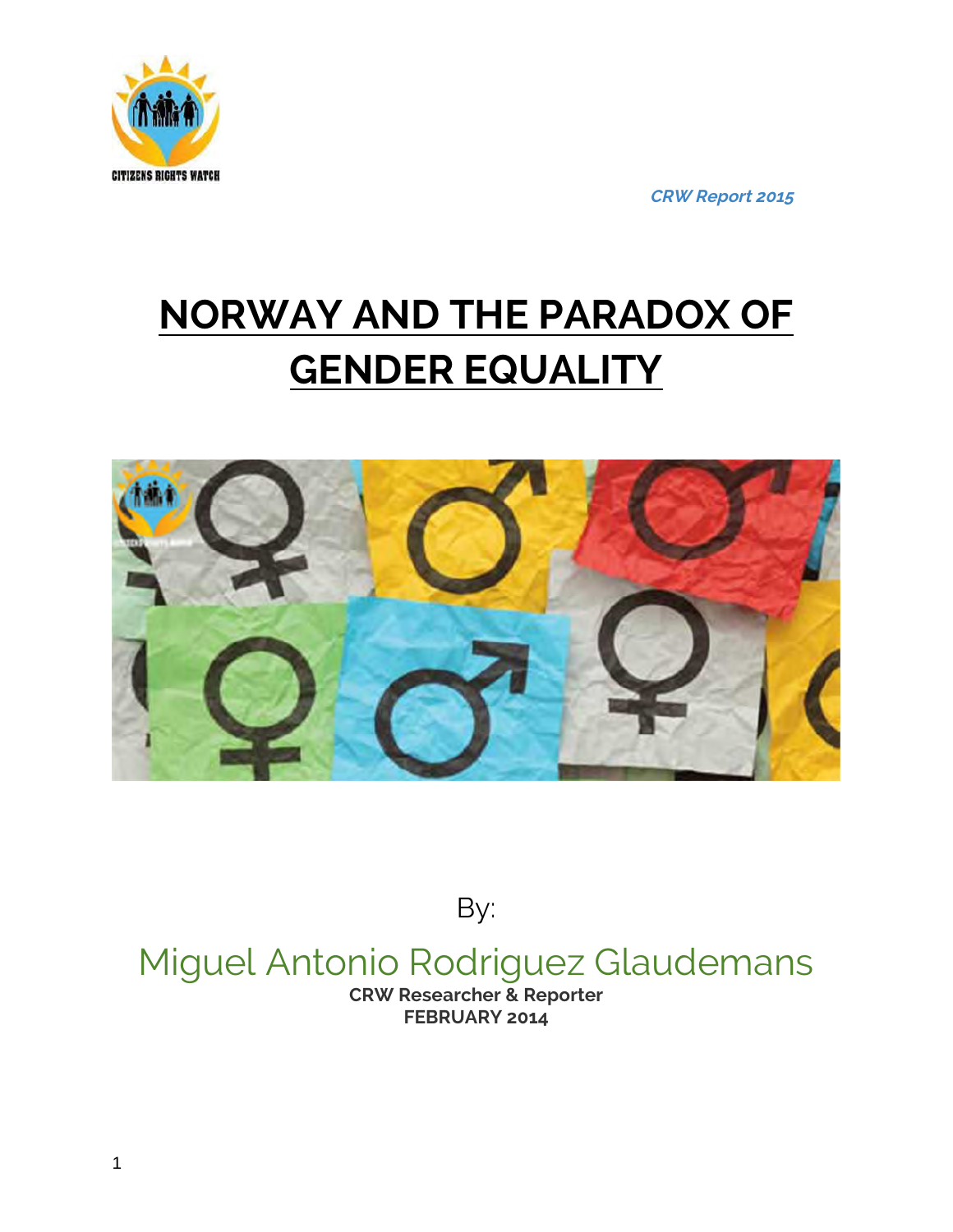

## **INTRODUCTION :**

Citizens' Rights Watch ("CRW") has always been supportive of all initiatives promoting gender equality, and continues to work in the benefit of closing gender gaps of all countries. To make further progress towards this goal, it is important the we define some basic concepts, which may at first seem polemical; and gender equality make one of those subject which are surrounded by holes and unproven theories. Then again, when trying to define the whole gender issue, it may be wise to re-analyze some basic male and female differences again, so that we may dare to make our own conclusions, if any.

This article is inspired in the series/documentary made by Harald Eia and Terje Lervik, called "Paradox of Gender Equality" studying Norway and its natural labor distribution by gender.

#### **DEMOCRACY INDEX OF NORWAY :**

On January 20th of 2015 an analysis and revision report was released by the Economist Intelligence Unit, with the name "A New index of Democracy". In the report Norway is positioned as the "most democratic country in the world" for the 5th time in a row, after obtaining a mark of 9,93 (out of 10,00) points, out of a list of other 165 countries.

There are five factors set as "main factors" that make up Index of democracy of each country; these five categories are: (i) Electoral Process (ELE), (ii) Functioning of Government (GOV), (iii) Political Participation (PAR), (iv) Political Culture (CUL) and (v) Civil Liberties (LIB). Norway was awarded a staggering 10,00 mark, being awarded maximum score on all factors, except Functioning of Government (9,64).

According to experts of the BBC WORLD network, a very important aspect of Norway's score, is **gender equality**, which is backed by important public institutions of Norway, which results in a society which unravels within a culture of trust. This is an optimal situation for a country as "democratically firm" as Norway is.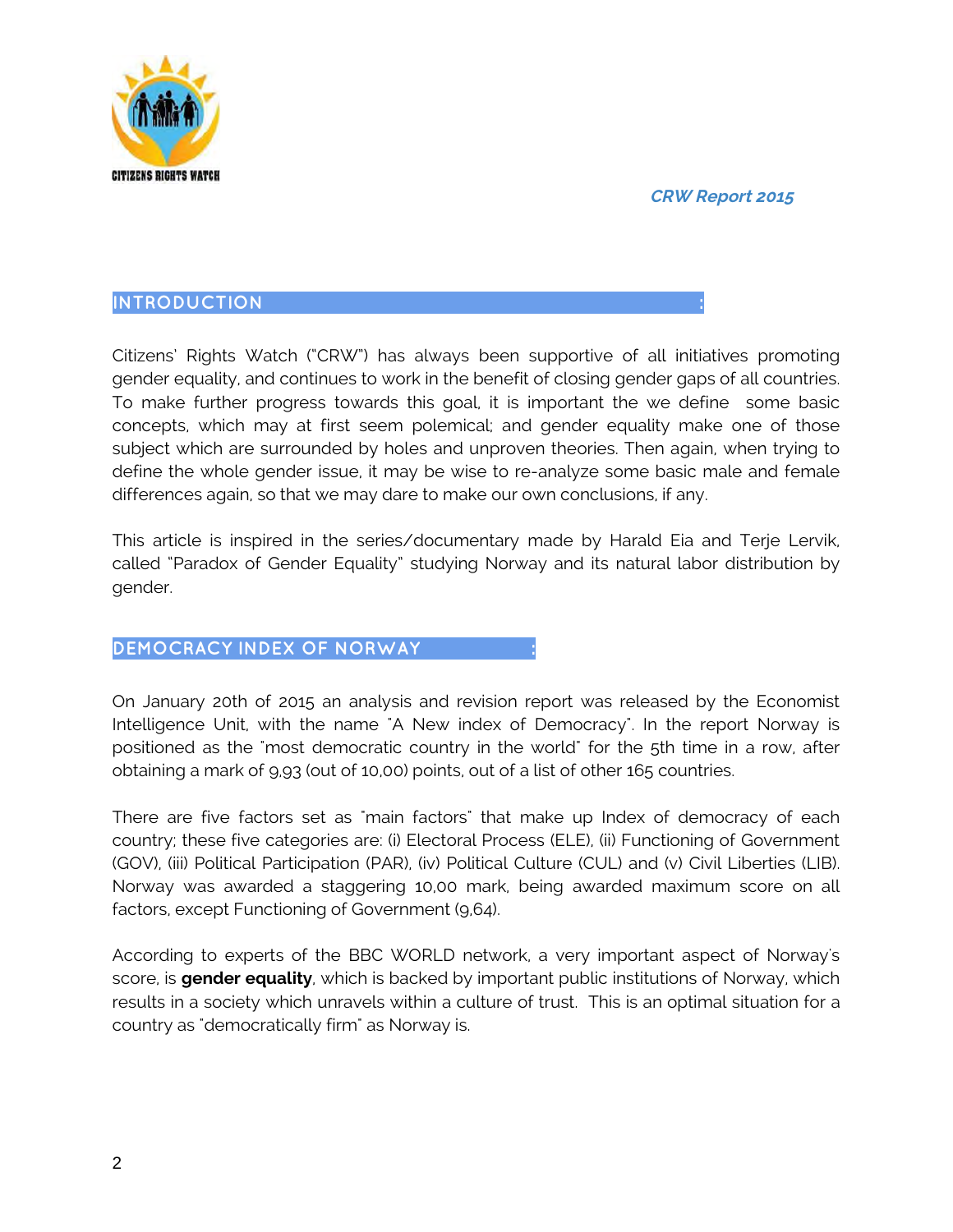

Norway managed to consolidate its position as one of the countries with higher levels of gender equality in the world in 2012, according to a Global Gender Gap report published by the World Economic Forum (WEF).

The aforementioned report includes up to 135 countries, which represent over 93% of the global population. The institution evaluates countries based on their capacity to close the gender gap, based on four main areas: (i) Economic Participation and Opportunity; (ii) Educational attainment; (iii) Health and Survival; and (iv) Political Empowerment.

Despite of being one of the world leaders on the gender equality subject, it draws attention that the gender distribution in the labor market does not follow the logic of equality; a great percentage of women of working age are nurses, elementary school teachers, doctors (mainly pediatricians) and other jobs which involve human contact or care. The men of Norway, on the other hand, choose jobs in construction, engineering, mechanics and other jobs which may construed as being less social.

This rather surprising situation inspired Norwegian filmmaker and comedian Harald Eia, to make a documentary film and series (Brainwash), in which he attempts to analyze why jobs are distributed as unequal as they seemed to be in Norway, despite of being one of the world leaders on the gender equality subject. By analyzing the reasons behind his countries existence of phrases such as "Men things" and "Women things", he tried to find reasoning behind the gender segregation of the job market in Norway.

# **GENDER SEGGREGATION IN THE LABOR MARKET OF NORWAY :**

## **Gender Discrimination**

The subject of gender discrimination itself in Norway was and still is close to non-existing. No discrimination affects the possibility of women accessing to jobs which are predominantly exercised or chosen by Men. Therefore, one can only ascertain that this is not the reason behind the distribution of jobs in the labor market of Norway, so, there had to be some other causes.

## **Imposed Roles or Social influence**

Camilla Schreiner of the Center of Human sciences of the University of Oslo made an investigation in about 20 countries which concluded that women residing in countries,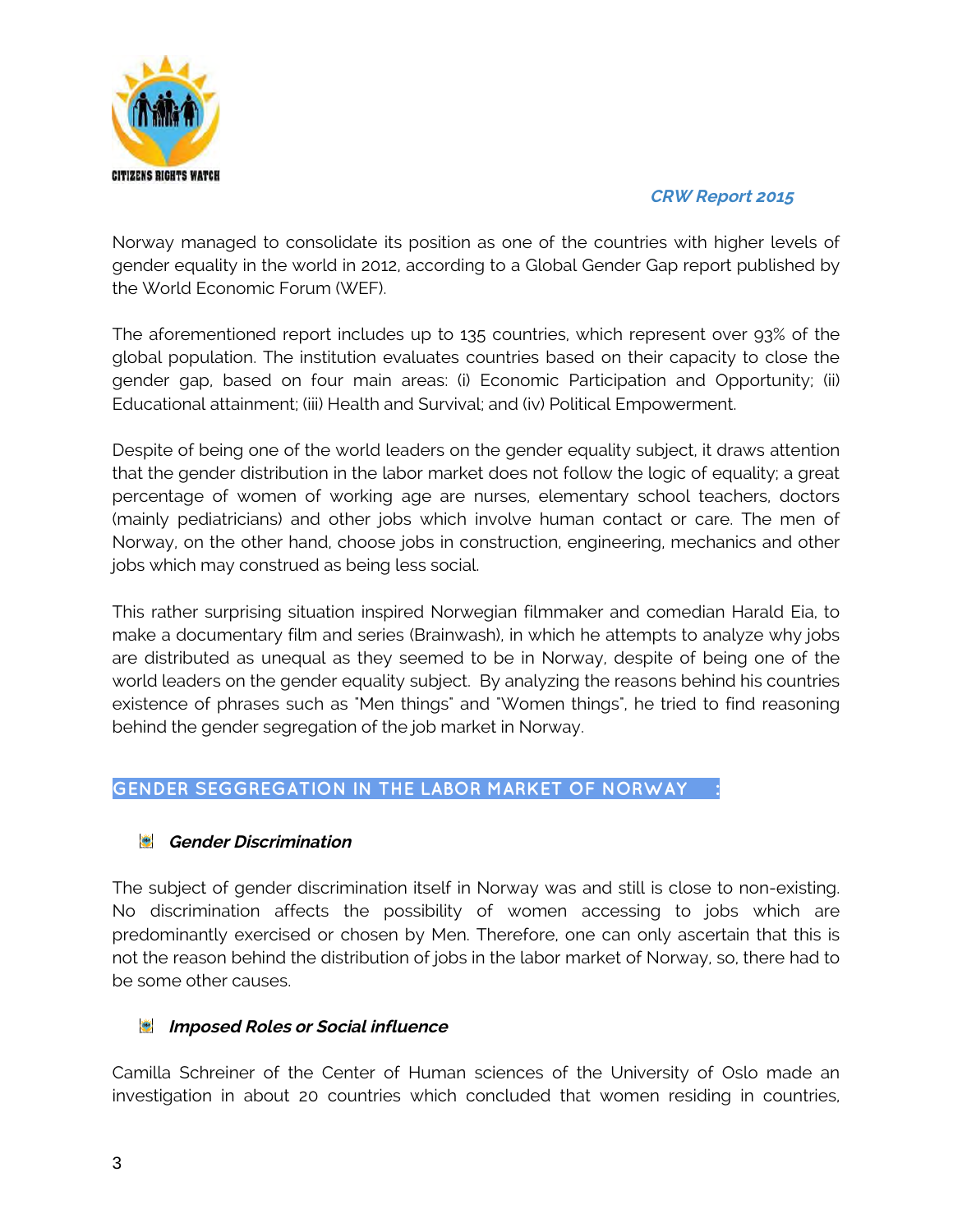

where there was and is less gender equality, were more motivated to study and work in technical, industrial and more scientific jobs and ramifications.

In the whole of Schreiner's investigation, none of the questions and/or answers induced or leaded to conclude that genders interests were more close to each other in countries that were more modern, advanced or equitable.

At the Institute for the Study of Labor, investigators agree that there are no particular biological differences between brains of male and female study subjects and were therefore both brains are identical. The same investigators attribute the differences of genders in their job choices of Norway to society, and the way each gender is influenced since birth. Ever from the first perceptions of children, society makes and supports a notorious and probably wrong division of gender and their roles; girls play with dolls and in toy kitchens, whilst boys play with cars and build things.

When they are only babies they are predetermined and welcomed with the color pink or blue, and society assigns these colors and also roles automatically onto children. Later, and whilst the children grow up, the toy industry, pictures and advertising, and even traffic signs such as "Men at Work" influence women into feeling that they are somehow set aside; this later also seems to be self-imposed by women on a subconscious level.

# **E** Cultural Heritage

From a different perspective, Professor Richard Lippa whilst engaged by the BBC, designed an online survey about preferences in labor choices, which concluded that men prefer jobs which are technical or where there is some physical activity involved, whilst women preferred jobs where there is more human contact. Overall, professor's Lippa's investigation, which considered 200.000 male and female subjects, of people of 53 different countries of European, American, African and Asian ascendance, confirmed that culture plays a role more or less important in making for the existing gender differences, depending on each culture or circumstance.

So perhaps the next question to ask was: is this theory equally valid in Norway as it would be in Saudi Arabia? The answer would be, probably not. So it couldn't be proven that the theory actually worked for a specific case or a particular study case, which opened the necessity of importing yet another set of questions.

If it is not about something social or cultural, is it possible that the difference between women and men is innate? Is there a biological basis for this also? Scientifically this assumption could not be proven; Professor Lippa suggested that this gender difference goes as back as the early stages of a conscious human being, and even at the child's moment of conception.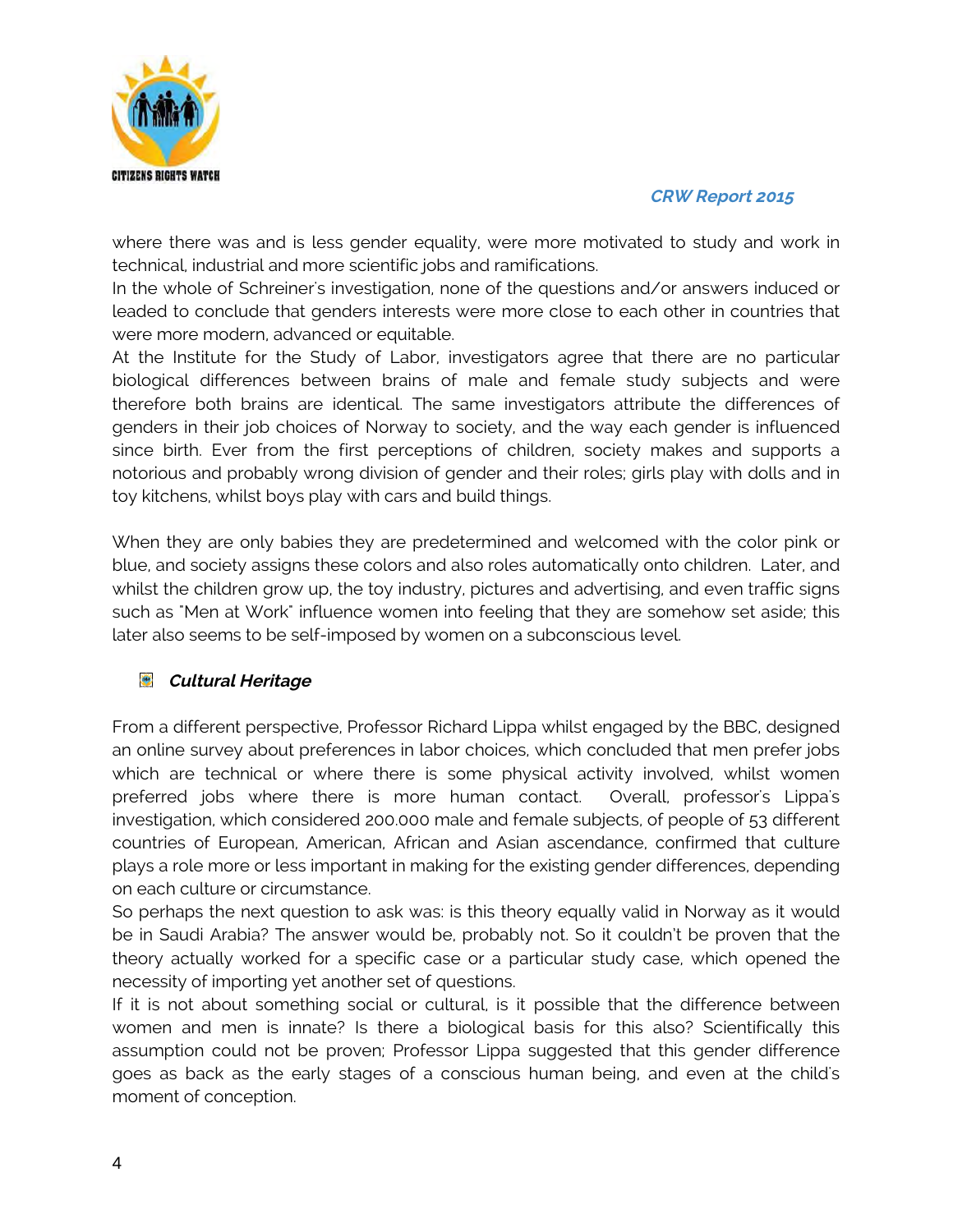

#### *<u>Unnate</u>* **Interests**

Professor Trond Diseth, child psychiatrist, concluded that children as old as only 9 months can tell the difference between toys meant for boys and toys meant for girls; boys would be more interested in cars, balls, and actions figures, whilst girls would be more drawn to toys like dolls, and other pink colored toys.

Diseth says that children are born with a clear biological aptitude of gender and gender characteristic sexual behavior, which is innate, but he also says that during their growth and developments, the environment, the culture, and the values and expectations that surround them may influence both their biological aptitude, and their sexual behavior.

The studies of Diseth compile actual facts of the last decade, dismissing the idea of the predisposition of innate gender differences area as obsolete and "last century" as a lot of investigators may state. Then again, there is no clear evidence in favor of this concept, much less, getting closer to explaining the gender issue of the labor market of Norway.

## **Genetics**

Simon Baron-Cohen, an English Psychiatry teacher, has made an analysis with newborns as subjects of study, and to whom he attends to at the Trinity University in Cambridge. In the Baron - Cohen's studies, newborns only one day old, were presented with two objects: one mechanical and a picture of a face (unknown person to them) for a given amount of time, or for the time span the baby could actually fit his or her attention to such object; and of course, limited view as newborns also have. The results of the test showed that male boys were more interested in the mechanical object, and that girls gave more attention to the face. Obviously, there was no influence of either culture, or any other sort of influences of any kind onto the study subjects.

Of this follows a conclusion of Baron-Cohen: Men and Women produce different quantities of hormones, particularly testosterone during their early formation as fetuses, and testosterone production which is twice as much by baby boys if compared to baby girls; this hormone is of great influence in the development of the human brain. Levels of testosterone were measured in both male and female fetuses, and it was found that the higher the level of testosterone of the fetus before it was born, the slower was his development in language during his first two years; also the higher testosterone fetuses usually made less eye contact until they were 1 or 2 years old. So Baron-Cohen concluded that a high-level of testosterone production during the development of the fetus resulted in a slight delay in the social and language development of the child.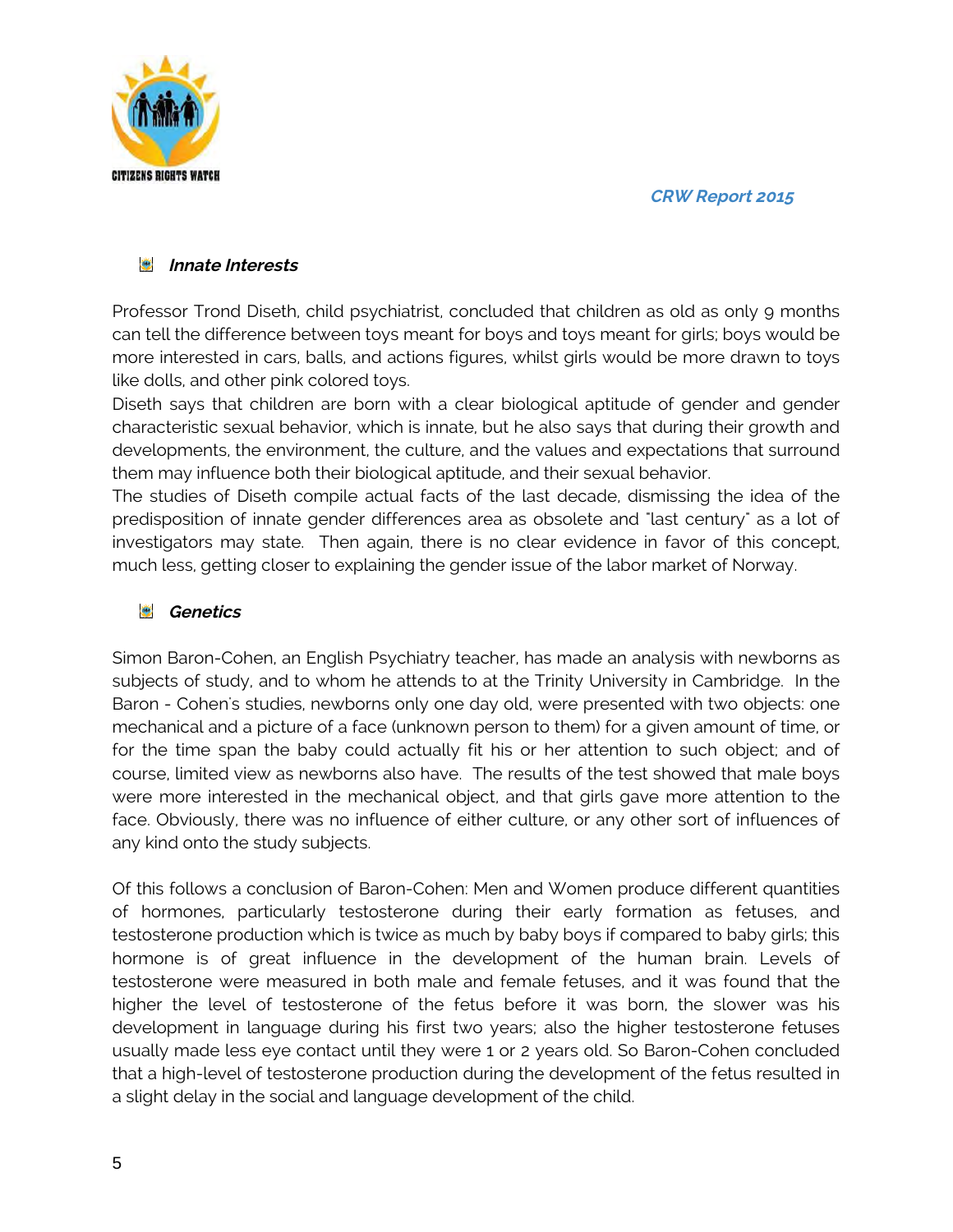

Therefore the differences of preferences and choices of the babies would be influenced by testosterone also. Also, female fetuses which produced higher testosterone levels would make it more possible that they choose wrongly called "boy toys", and that they would be more inclined and fonder of mechanical toys.

The Study of Baron-Cohen continued until the children were about 8 years old, proving that the fetus which had produced higher level of testosterone were less capable of empathy, and to assert in recognizing feelings of their peers, but they were more interested to learn systems and the manner things which surrounded them worked. The production of hormones has a strict relation with chromosomes X and Y.

## **Evolution and Freedom**

Also one more aspect may be studied on the matter. Professor Anne Campbell, evolutionary psychologist of Durham, explains that according to Darwin's theory, and human evolution being a selective process, the same would count towards the nature and human evolution itself, which ultimately influences women psychologically to pregnancy and breast feeding, and also to being more empathic and to avoid risky situations; also not to exclude themselves from the pack. These instincts, according to Campbell, have survived evolution, and are still existent and very present in the human beings of today. This would be why women are more attracted to a particular work area.

The more free a society is, the more freedom there would be to choose whatever we liked, and wanted to do in the future, without letting society, tradition and culture affect a free choice. This is different from countries where there is a more notorious gender gap, and where women may choose jobs which are traditionally more chosen by men, to enforce a non-existing gender equality, despite of them liking these jobs or not;.

## **CONCLUSIONS :**

First, the debate to understand if gender equality is really influenced from a biological perspective will remain existent, as there is no definitive proof either favoring or opposing the theory. One could ascertain that the social environment indeed influences gender roles, and that being man or a woman is a conception and mere definition made by society through culture and tradition, but it would perhaps be naive not to include biology in the equation. We are clearly different from an aesthetic standpoint; also emotionally, mentally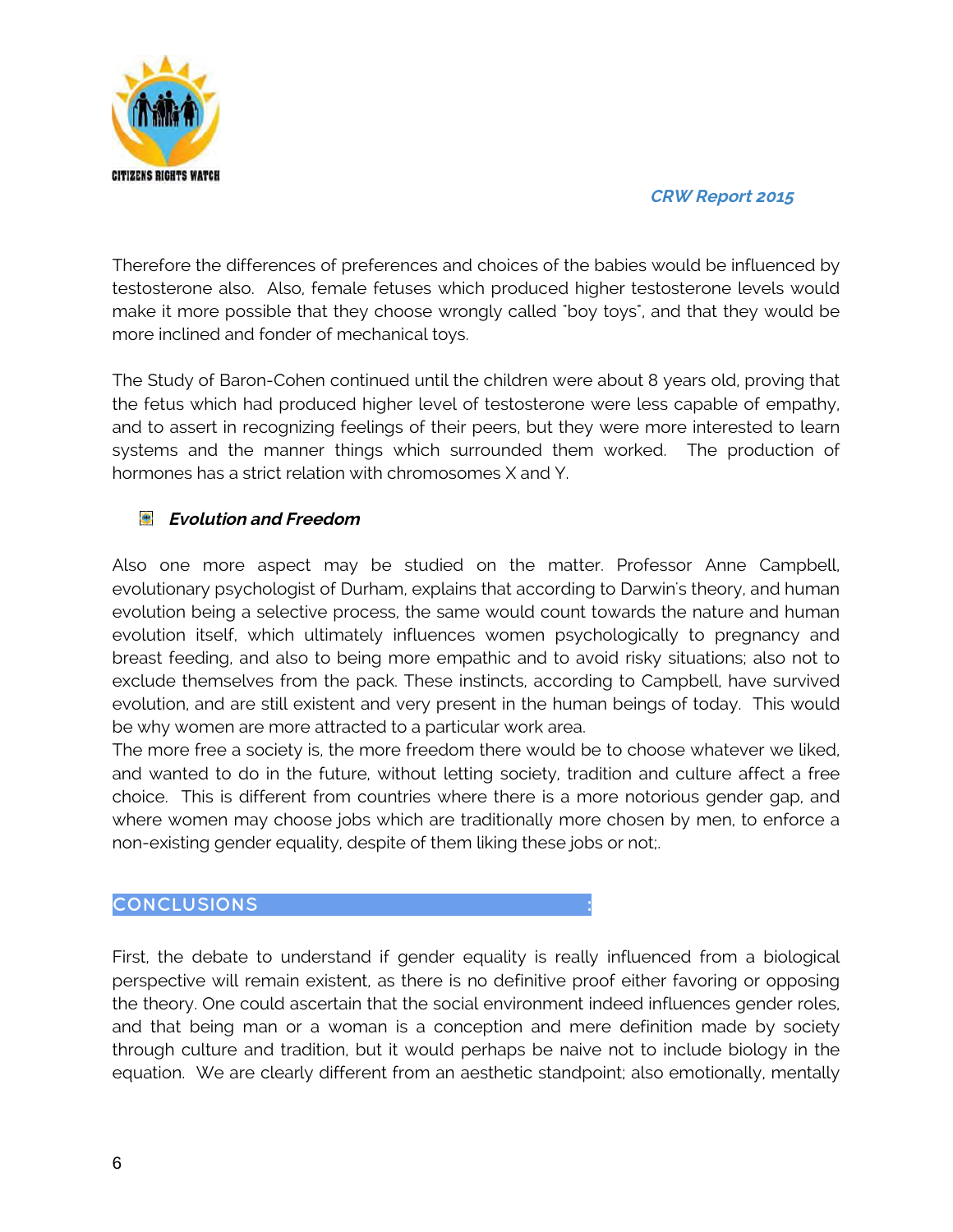

and psychologically genders are different and this will influence each gender's behavior and understanding of the world which surrounds them.

The final conclusion may be that perhaps understanding the exact reasons behind the actual differences between genders falls into being non-important. Also, the goal of gender equality does not rely on equal distribution of jobs and activities, which seems to be unachievable, with both biological, psychological and social arguments; it is about having the freedom to have the choice to opt for whatever one pleases, without society being critical of one's decisions, and with the same possibility as everyone to achieve one's goals, without there being any kind of cultural pressures, or hindering due to gender, and this also extends to race, ethnicity, age, social status, religion, or sexual inclination.

Therefore, one cannot rely on the gender distributions on a countries labor market to know whether there actually is gender equality or not; but on the opportunities of each gender to choose to be whatever they want, in an social environment which is supportive, open and does not influence such choices and decisions. A society mature enough to understand that genders are distinct, and that such difference do not influence on each human being having equal opportunity, in position scale as well as in remuneration, regardless of gender, and a society that does not favor any gender for any particular reason, tradition or cultural inheritance.

# **REFERENCES :**

JESUS M. DE MIGUEL AND SANTIAGO MARTINEZ-DORDELLA (2014) – Revista española de investigaciones Sociológicas – "Nuevo Índice de Democracia" – [ONLINE] Available at: [http://www.reis.cis.es/REIS/PDF/REIS\\_146\\_051397046219451.pdf](http://www.reis.cis.es/REIS/PDF/REIS_146_051397046219451.pdf) and <http://dx.doi.org/10.5477/cis/reis.146.93>

KLAUS SCHWAB (2012) - World Economic Forum – "Global Competitive Report 2012 – 2013"-– [ONLINE] Available at: [http://www3.weforum.org/docs/WEF\\_GlobalCompetitivenessReport\\_2012-](http://www3.weforum.org/docs/WEF_GlobalCompetitivenessReport_2012-13.pdf) [13.pdf](http://www3.weforum.org/docs/WEF_GlobalCompetitivenessReport_2012-13.pdf)

INTERNET MOVIE DATABASE – IMDB – (2010) – "Hjernevask - Season 1, Episode 1: Likestillingsparadokset" - [ONLINE] Available at: [http://www.imdb.com/title/tt3171704/?ref\\_=nm\\_flmg\\_wr\\_1](http://www.imdb.com/title/tt3171704/?ref_=nm_flmg_wr_1)